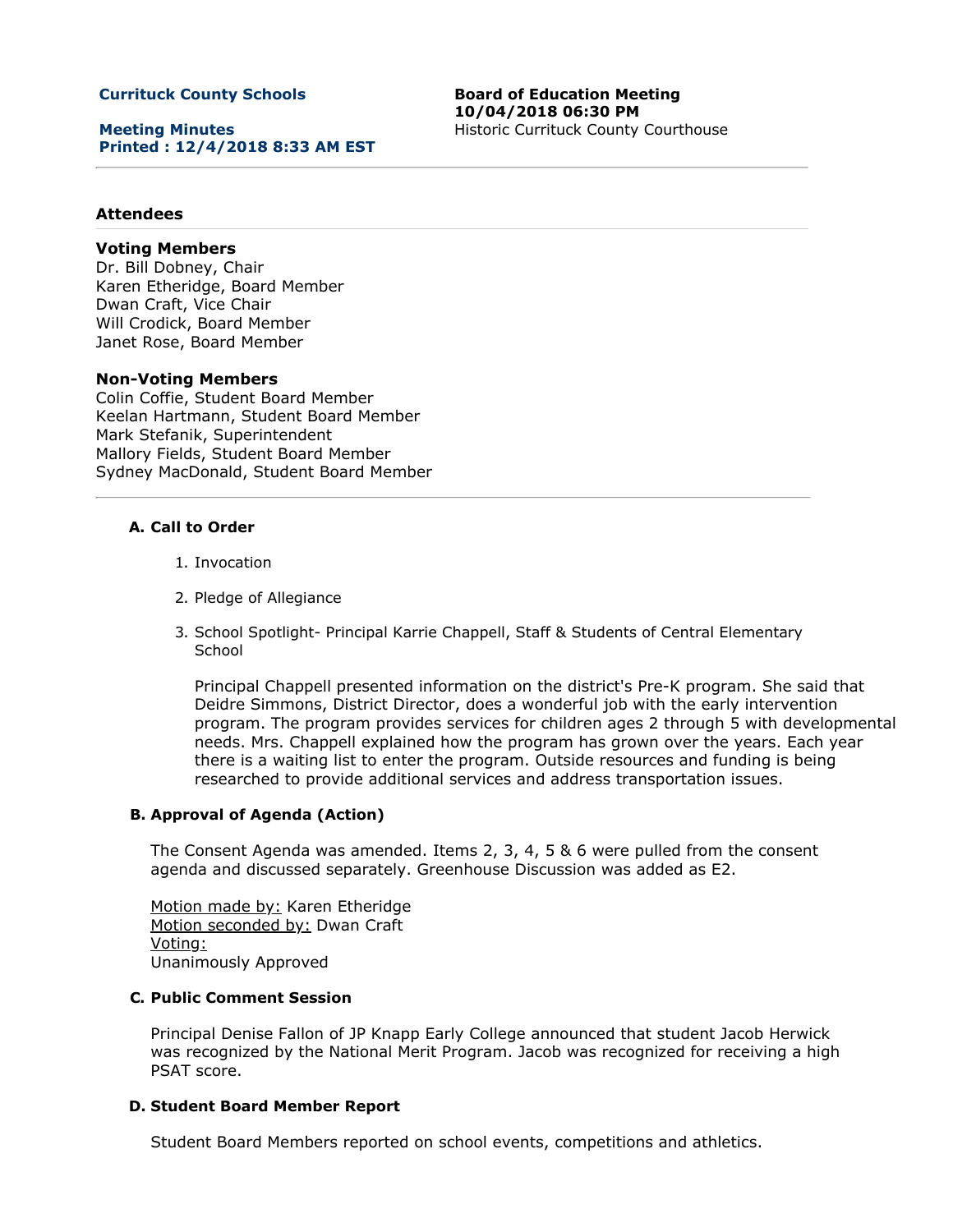### **E. Safety Committee Recommendations**

Superintendent Stefanik gave an update on the safety committee which includes community members and law enforcement personnel. Three recommendations were made: 1) SRO at every school in the district. Still working on this effort but through a grant a SRO has been added to JP Knapp 2) Extra bar locks have been added to classroom doors. The cost will be reimbursed by the County Commissioners 3) Automatic locks with entry buzzers have been added to the entry doors at all schools. Entry passes will be given to staff members. This project is still in being implemented.

Superintendent Stefanik noted that a grant for student metal health services was awarded to the district. This was the fourth school safety and student services grant awarded so far.

1. Greenhouse Discussion

Janet Rose said the County of Currituck will support a new greenhouse but not the entire cost. The greenhouse did not qualify for the original grant. She said the project cannot wait another year. The current greenhouse needs a lot of repairs or to be replaced. Pasquotank County used 50/50 funding to obtain a new greenhouse. Currituck is an agriculture county and would benefit greatly from a new greenhouse. It was also stated that the horticulture course was not offered this semester because of the condition of the greenhouse. Sun Energy offered \$5,000 towards the cost but it has contingencies. The approximate cost of an educational greenhouse is \$76,000 and \$123,000 for the standard type. Staff would prefer the educational style. It would accommodate 25 to 30 students working together.

The Board discussed the building code, the 125 mph wind code and the installation of 115 outlets at \$24,000.

The estimate does not include permits and site work. The Board discussed receiving bids for the site work to see if the cost could be reduced and applying for additional grants. Don Monroe, CTE Director, added that non-mobile structures could not be funded through federal funds.

It was recommended adding the cost of the greenhouse to the next budget cycle.

Mrs. Rose said she did not want to drag out the funding for the project any longer. Mr. Crodick suggested seeking funding from the County Commissioners through capital building projects. Again, Mrs. Rose said that she did not want to wait until May for the budget process. The Board discussed researching grants, bidding site work and providing the information to the County Commissioners.

The Board asked for the greenhouse topic to be added to the November agenda for discussion and possibly action. The Board also discussed touring the greenhouse site with the County Commissioners.

### **F. 2018-2019 FY Budget Review & Adoption (Action)**

Laurie Trussell presented the \$44.6 million dollar budget and how the district works through the numerous budget amendments from the state.

Will Crodick suggested a meeting or retreat prior to trying to balance next year's budget.

Motion made by: Karen Etheridge Motion seconded by: Janet Rose Voting: Unanimously Approved

1. Chart of Accounts

### **G. Field Trip Requests:**

1. CCHS FFA National Convention, Indianapolis, IN Oct. 23-28 2018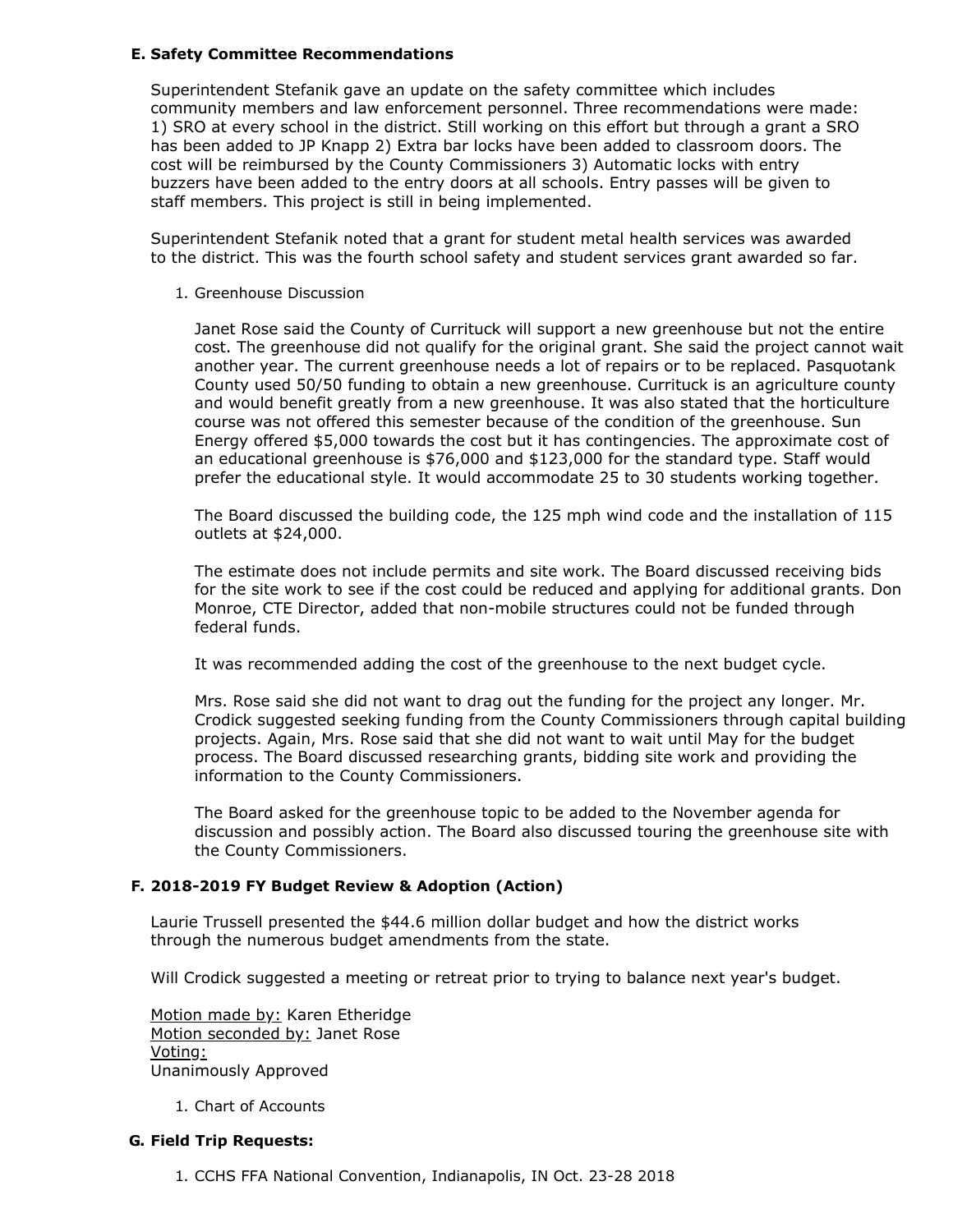- 2. JPK FBLA National Fall Leadership Conference, Charlotte NC Nov. 15-18 2018
- 3. JPK SADD State Conference, Raleigh NC Nov. 16-18 2018

### **H. Consent Agenda (Action)**

Motion made by: Dwan Craft Motion seconded by: Janet Rose Voting: Unanimously Approved

1. Personnel Report Dated October 4, 2018

a. (c) Leave Report

2. 2nd Reading of Revision to Policy 3410 Testing & Assessment Program

The Board discussed the test exemption.

Motion made by: Karen Etheridge Motion seconded by: Dwan Craft Voting: Unanimously Approved

3. 2nd Reading of Revisions to Policy 6420 Contracts with the Board

Projects under \$90,000 would not require a formal bid process instead departments will obtain quotes. This would also allow projects to move forward rather than waiting for Board approval.

Motion made by: Janet Rose Motion seconded by: Dwan Craft Voting: Unanimously Approved

4. 2nd Reading of Revisions to Policy 9120 Bidding for Construction Work

Motion made by: Dwan Craft Motion seconded by: Karen Etheridge Voting: Unanimously Approved

5. 2nd Reading of Revisions to Policy 5010 Parent Organization

Motion made by: Dwan Craft Motion seconded by: Will Crodick Voting: Unanimously Approved

6. 2nd Reading & Adoption of Revisions to Policy 1710/4021/7230 Prohibition Against Discrimination Harassment and Bullying

Motion made by: Will Crodick Motion seconded by: Dwan Craft Voting: Unanimously Approved

7. Contract Listing: